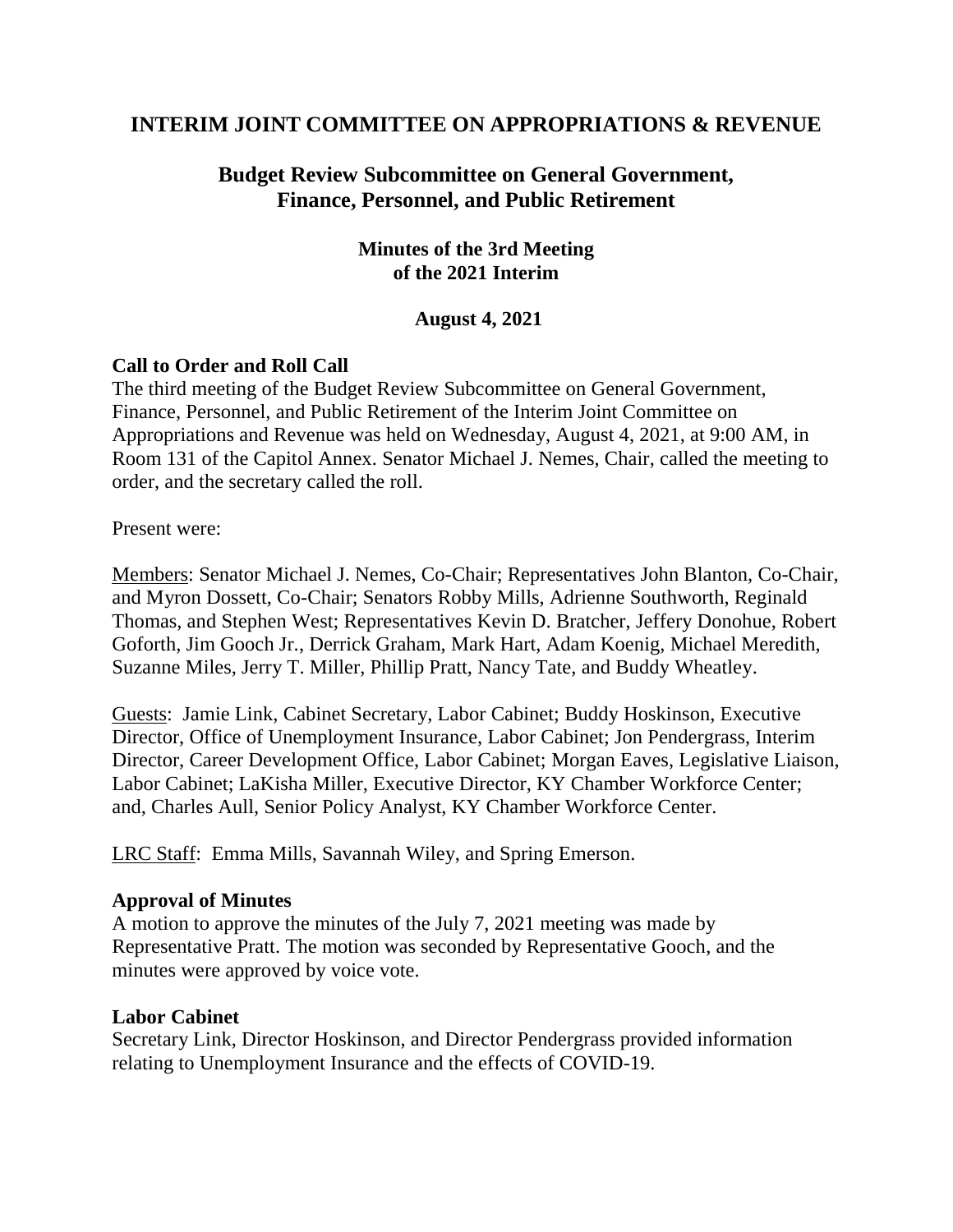In response to a question from Representative Meredith regarding the backlog of unemployment claims, Mr. Hoskinson said it depends on the details of each claim. Processes are being worked through to determine how they may be improved.

In response to a question from Representative Meredith regarding the length of waiting time for in-person appointments, Mr. Pendergrass said those appointments open up at 9:00 AM each day, Monday through Friday, and move rather quickly. Mr. Hoskinson said there is a two-week window, so if an appointment is made today, it will take place in two weeks. He added that virtual appointments are also available.

In response to a question from Representative Meredith regarding return-to-work incentives and whether consideration was given to what the private sector is providing, Mr. Link said the Governor and his administration had spoken with several employers to work on the details of the program. He added that the return-to-work bonus of \$1,500 would not come from the Trust Fund. It totaled \$22.5 million, and would go to the first 15,000 valid applicants.

In response to a question from Representative Pratt regarding the number of applicants for the bonus, Mr. Link said the window closes on October 1, and when that data is received, it will be provided to the subcommittee.

In response to a question from Representative Pratt regarding the number of applicants to date, Mr. Hoskinson said that as of close of business yesterday, there had been 289 applications initiated.

In response to a question from Representative Pratt regarding work search requirements, Mr. Hoskinson said employers can provide a work refusal form if they have openings and potential employees refuse the job offer. This form would generate an investigation. Representative Pratt commented that an employer cannot report a dial tone when a potential applicant hangs up. Ms. Eaves added that applicants must include name of the employer, the name and title of the individual they communicated with there, the time and method of communication. If that information is not provided, it is likely that it would not be considered a valid work search.

In response to a question from Representative Pratt regarding the exemption of trade unions, Mr. Hoskinson said it is by statute. He also mentioned that the Labor Cabinet is understaffed. Chair Nemes said some of the trade unions are not out of work and have a recall date, therefore they do not have to look for other work during temporary layoffs. In response to a question from Representative Wheatley regarding mobile units, Mr. Pendergrass said there are currently thirteen full service centers open. The mobile units are primarily used for job fairs, and for those applicants who cannot come to the Career Centers. Chair Nemes commented that the Career Centers are there to help applicants find employment, not just to apply for unemployment insurance.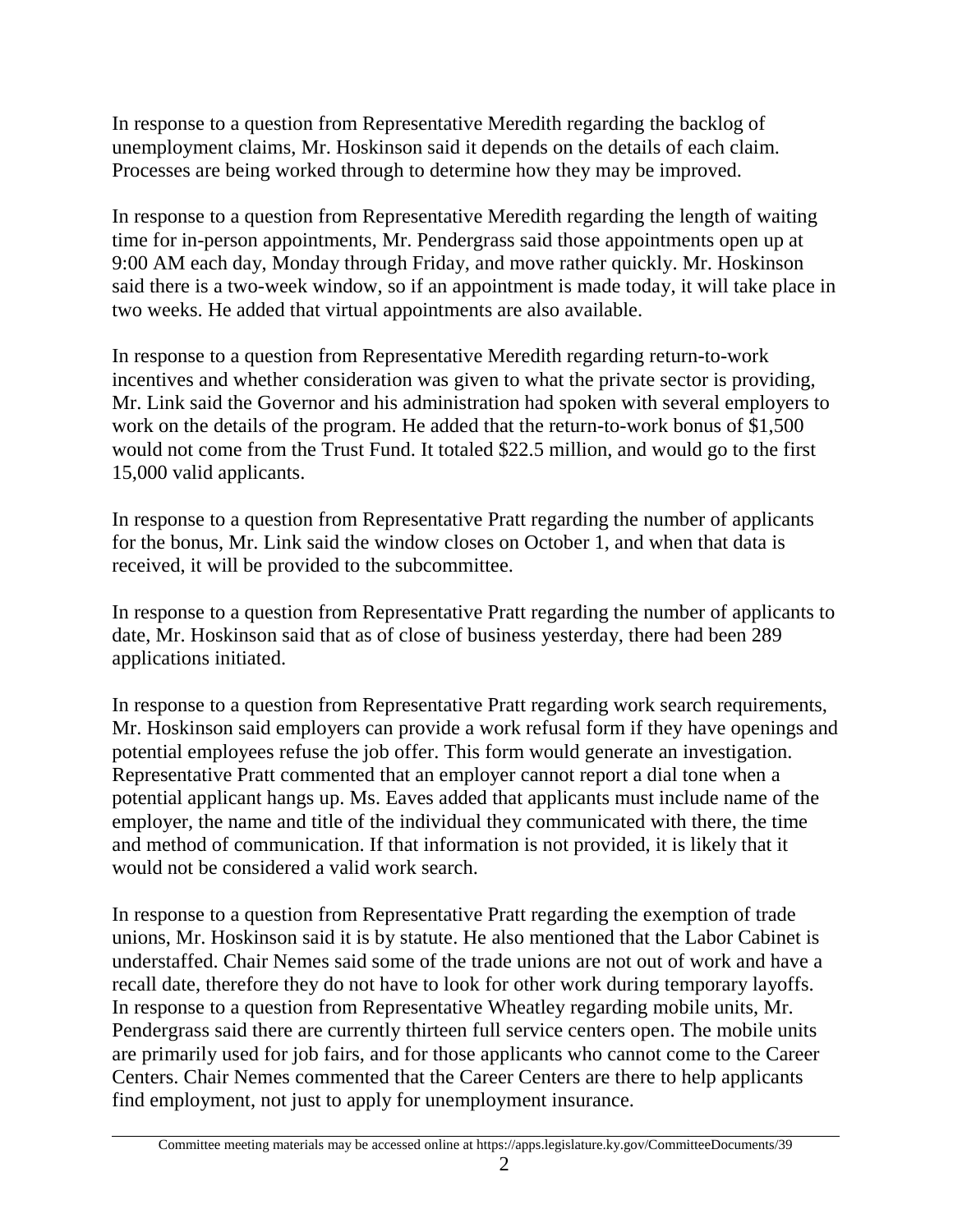In response to a question from Representative Graham regarding which states have participated in the STC Program and how successful they have been, Mr. Hoskinson said that information will be provided at a later date.

In response to a question from Representative Graham regarding tracking data which includes difficulty resolving unemployment claim issues, Mr. Hoskinson said identity verification is a huge issue across the country. One of the products now in place is called ID Me, and it is being used by 25 or 26 states at this time. In the five or six weeks since the implementation of the product, 180,000 ID verification issues have been run through the program and 24,000 individuals have gone in to verify their data. Out of that number, a little over 2,100 are fraudulent and about 1,200 are suspected of being fraudulent. In addition to ID verification issues, there are also separation issues and non-separation issues.

Senator Thomas expressed his appreciation for Secretary Link and his appointment to the Labor Cabinet. Mr. Link said he is only a small part of a team, and it takes all of them to address the volume of issues.

In response to a question from Representative Donohue regarding staffing issues at the Career Centers, Mr. Link said it is multi-faceted, but one of the reasons is that the positions are federally funded and time-limited. Trying to recruit for these positions is difficult, in that the federal funds are not guaranteed, and will run out. Most applicants are looking for longer-term opportunities. Mr. Hoskinson said the same holds true in the Department for Unemployment Insurance (UI).

Representative Miles commented that it is very frustrating that incentives are being offered for people to go back to work after there are so many constituents that have worked the entire time during the pandemic. She asked when will there be a solution for these issues, and wondered why LRC staffers were turned away when assistance was offered. Mr. Link said the LRC offer of assistance took place before UI was moved to the Labor Cabinet. He said they need long-term employees and it takes about six months to train UI staff to perform their duties. LRC employees would not get the proper training and then would be expected to return to their regular jobs, which would not be feasible for short-time staff. He added that technological enhancements are being considered as well. In response to a question from Representative Miles regarding where to send constituents to apply, Ms. Eaves said she can receive requests for those issues.

In response to a question from Representative Miller regarding the status of the Request for Proposal (RFP) for rewriting the Unemployment Insurance system, Mr. Link said offthe-shelf systems were explored, and all states are looking at solutions. His hope is that the RFP will be out by the end of August. A consortium with the US Department of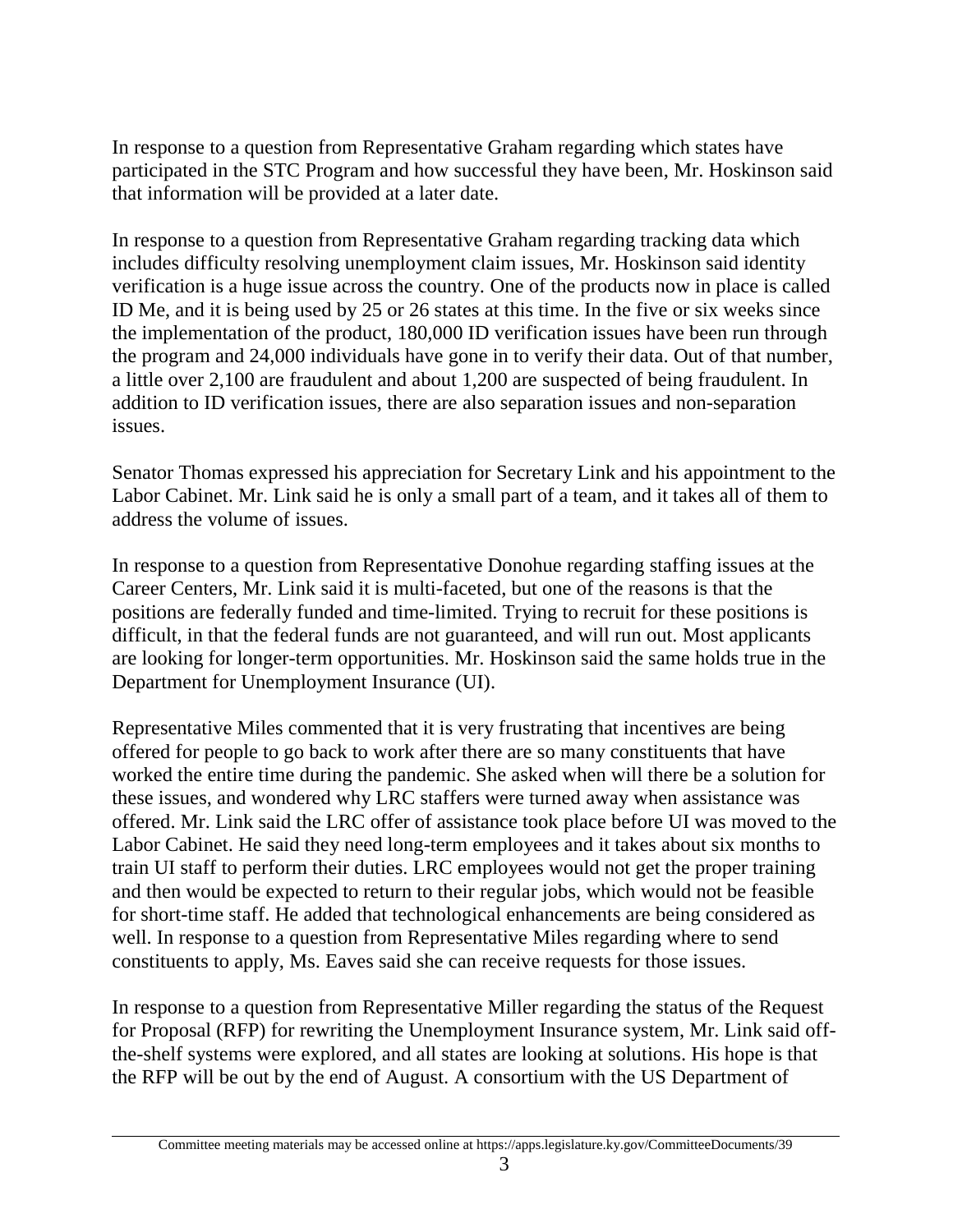Labor and five other states is considering development of a new UI system, which can be tailored to the requirements of each state.

In response to a question from Co-Chair Dossett regarding the number of applicants for positions within UI, Mr. Link said he would check with their human resources department and provide that information at a later date.

In response to a question from Co-Chair Dossett regarding the number of fraudulent claims since the beginning of the pandemic, Mr. Hoskinson said there had been hundreds of thousands. Co-Chair Dossett requested that information be provided later, along with the amount that had been paid out.

# **Kentucky Chamber of Commerce**

Charles Aull and Director Miller provided information on workforce training needs.

Senator Thomas commented that since January 2020, there had been a five percent reduction in the workforce participation rate. The minimum wage should be increased, since it is so low there is no incentive for the unemployed to return to work. The refusal to hire ex-felons is another issue. And, finally, workforce education needs to be addressed, and schools should receive funding from pre-K through grade 14, creating pathways for the future workforce within the education system. Ms. Miller said hiring exfelons is being addressed through the Second Chance hiring program, and schools are helping kids become more exposed to in-demand careers which increases the chances of getting the workforce ready for the future. Mr. Aull added that the trend from 2000 to the present of the steady decline in the participation rate of the labor force is troubling. Even when employers raise wages, they still experience significant difficulty hiring.

Representative Donohue commented that the pandemic was a perfect storm. All the issues that have been teetering for years and had not been addressed came to the surface.

Chair Nemes commented that Senator Thomas made some excellent points. We need to educate and train our people on what is needed. Students should be taught about the careers that are necessary for our future.

In response to a question from Co-Chair Dossett regarding federal unemployment insurance assistance and inflation, Mr. Aull said the federal funds could have a positive effect on the overall labor market. He added that it would be difficult to measure the impact of that program due to all the areas it affects. There is a direct relationship between the labor force shortage and the rapid increase in wages, which both contribute to inflation.